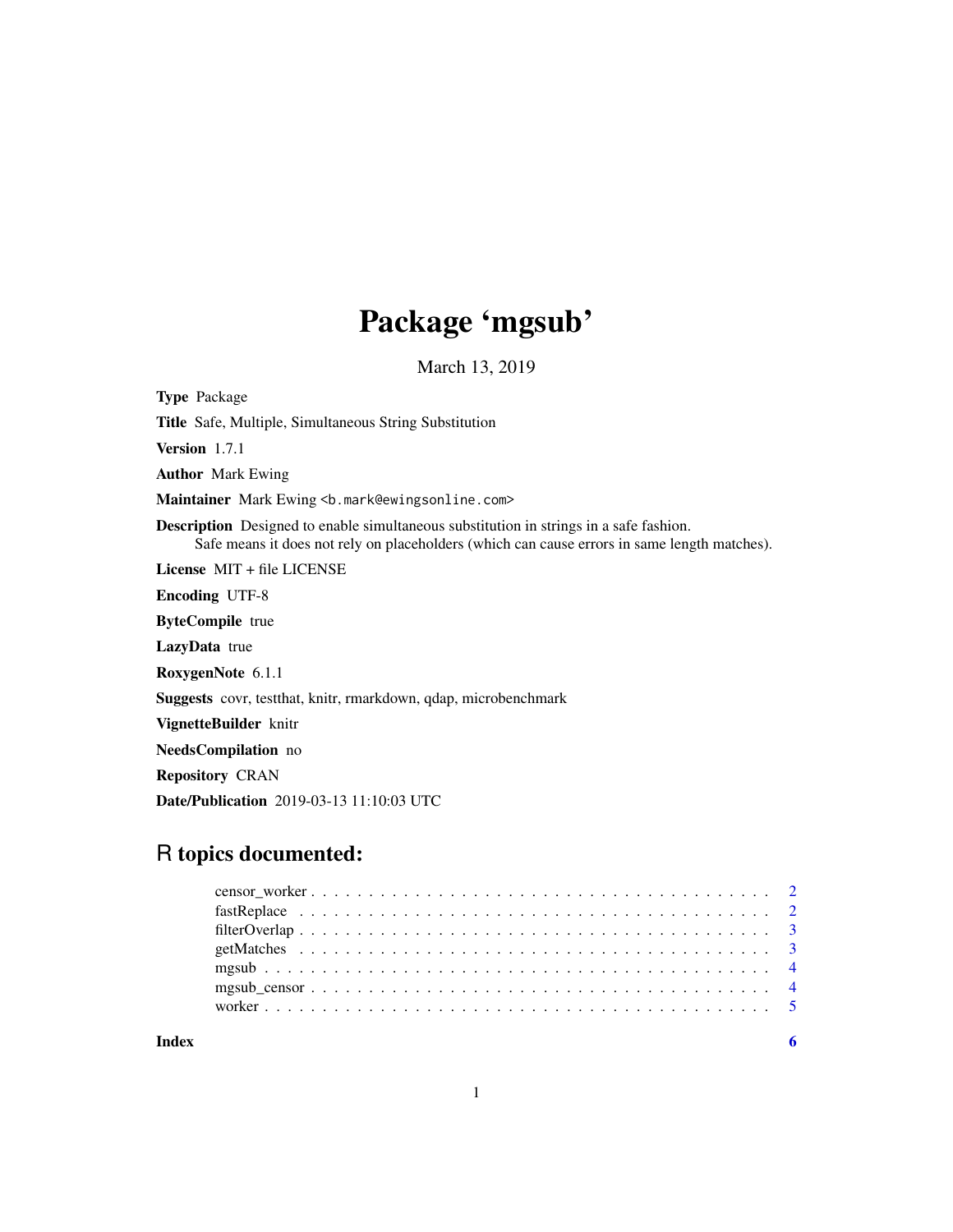<span id="page-1-0"></span>

# Description

The hard worker doing everything for mgsub\_censor

# Usage

```
censor_worker(string, pattern, censor, split = any(nchar(censor) > 1),
  seed = NULL, ...
```
# Arguments

| string  | a character vector where replacements are sought                                                           |
|---------|------------------------------------------------------------------------------------------------------------|
| pattern | Character string to be matched in the given character vector                                               |
| censor  | character to use in censoring - see details                                                                |
| split   | if a multicharacter censor pattern is provided, should it be split to preserve orig-<br>inal string length |
| seed    | optional parameter to fix sampling of multicharacter censors                                               |
| .       | arguments to pass to regexpr family                                                                        |
|         |                                                                                                            |

fastReplace *Fast escape replace*

# Description

Fast escape function for limited case where only one pattern provided actually matches anything

# Usage

```
fastReplace(string, pattern, replacement, ...)
```
# Arguments

| string      | a character vector where replacements are sought                                                               |
|-------------|----------------------------------------------------------------------------------------------------------------|
| pattern     | Character string to be matched in the given character vector                                                   |
| replacement | Character string equal in length to pattern or of length one which are a replace-<br>ment for matched pattern. |
| $\ddotsc$   | arguments to pass to gsub                                                                                      |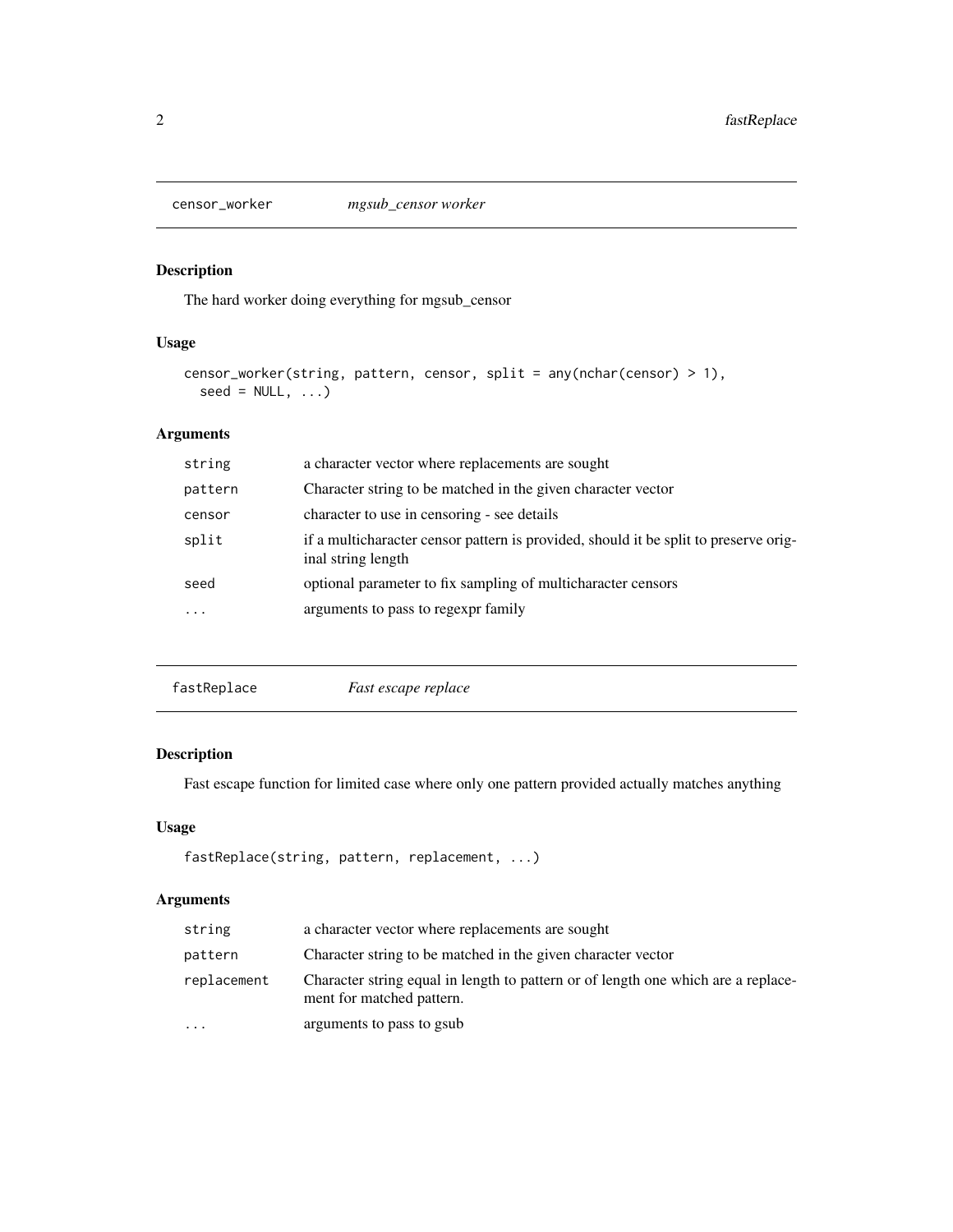<span id="page-2-0"></span>

#### Description

Helper function used to identify which results from gregexpr overlap other matches and filter out shorter, overlapped results

#### Usage

filterOverlap(x)

#### Arguments

x Matrix of gregexpr results, 4 columns, index of column matched, start of match, length of match, end of match. Produced exclusively from a worker function in mgsub

| Get all matches |
|-----------------|
|                 |

# Description

Helper function to be used in a loop to check each pattern provided for matches

#### Usage

```
getMatches(string, pattern, i, ...)
```
# Arguments

| string  | a character vector where replacements are sought             |
|---------|--------------------------------------------------------------|
| pattern | Character string to be matched in the given character vector |
| i       | an iterator provided by a looping function                   |
|         | arguments to pass to gregexpr                                |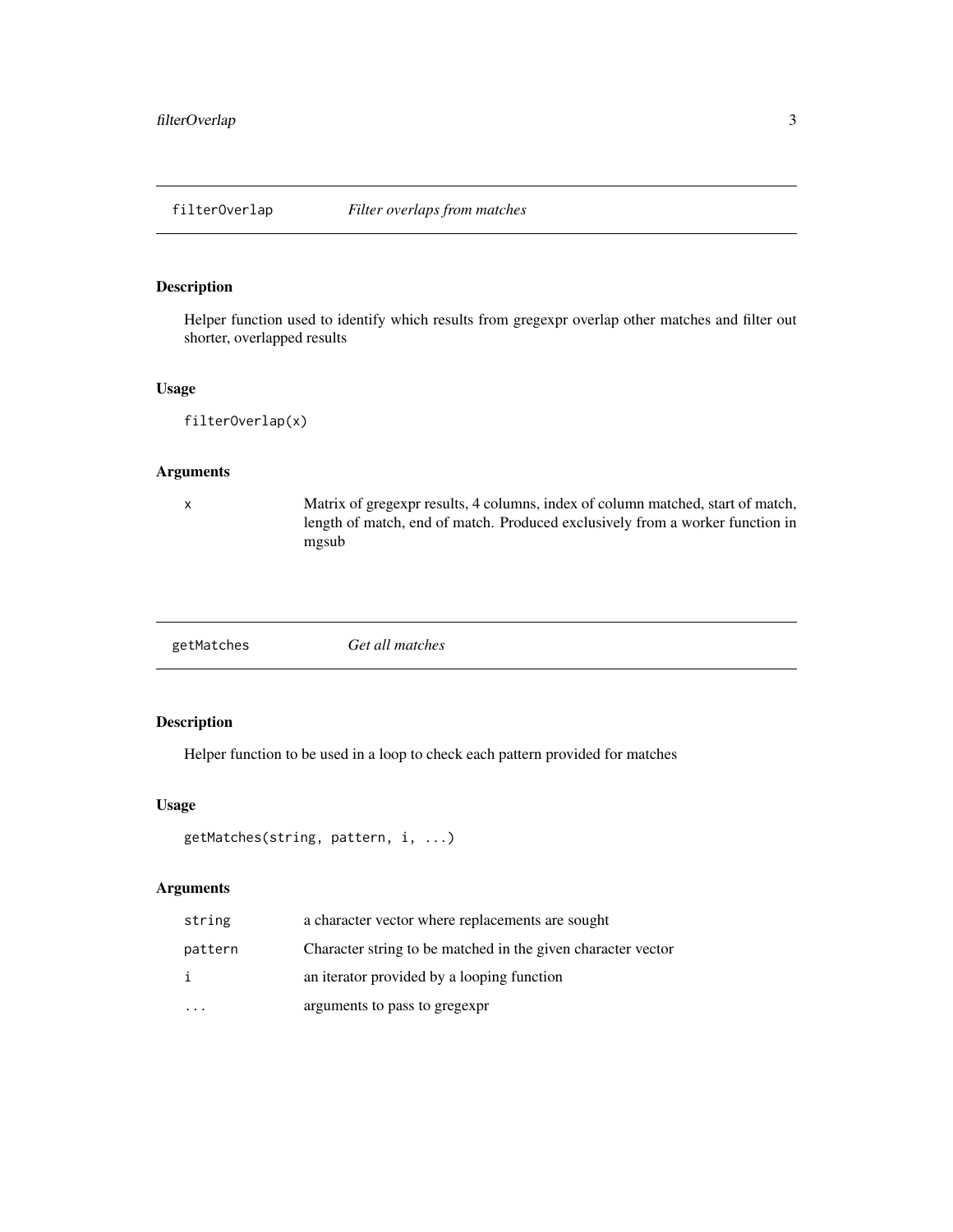<span id="page-3-0"></span>mgsub *Safe, multiple gsub*

#### Description

mgsub - A safe, simultaneous, multiple global string replacement wrapper that allows access to multiple methods of specifying matches and replacements.

#### Usage

mgsub(string, pattern, replacement, recycle = FALSE, ...)

# Arguments

| string      | a character vector where replacements are sought                                                               |
|-------------|----------------------------------------------------------------------------------------------------------------|
| pattern     | Character string to be matched in the given character vector                                                   |
| replacement | Character string equal in length to pattern or of length one which are a replace-<br>ment for matched pattern. |
| recycle     | logical, should replacement be recycled if lengths differ?                                                     |
| $\ddotsc$   | arguments to pass to regexpr / sub                                                                             |

#### Value

Converted string.

#### Examples

```
mgsub("hey, ho",pattern=c("hey","ho"),replacement=c("ho","hey"))
mgsub("developer",pattern=c("e","p"),replacement=c("p","e"))
mgsub("The chemical Dopaziamine is fake",
      pattern=c("dopa(.*?) ","fake"),
      replacement=c("mega\\1 ","real"),
      ignore.case=TRUE)
```
mgsub\_censor *Safe, multiple censoring of text strings*

# Description

mgsub\_censor - A safe, simultaneous, multiple global string censoring (replace matches with a censoring character like '\*')

#### Usage

```
mgsub_censor(string, pattern, censor = "*", split = any(nchar(censor) >
 1), seed = NULL, ...)
```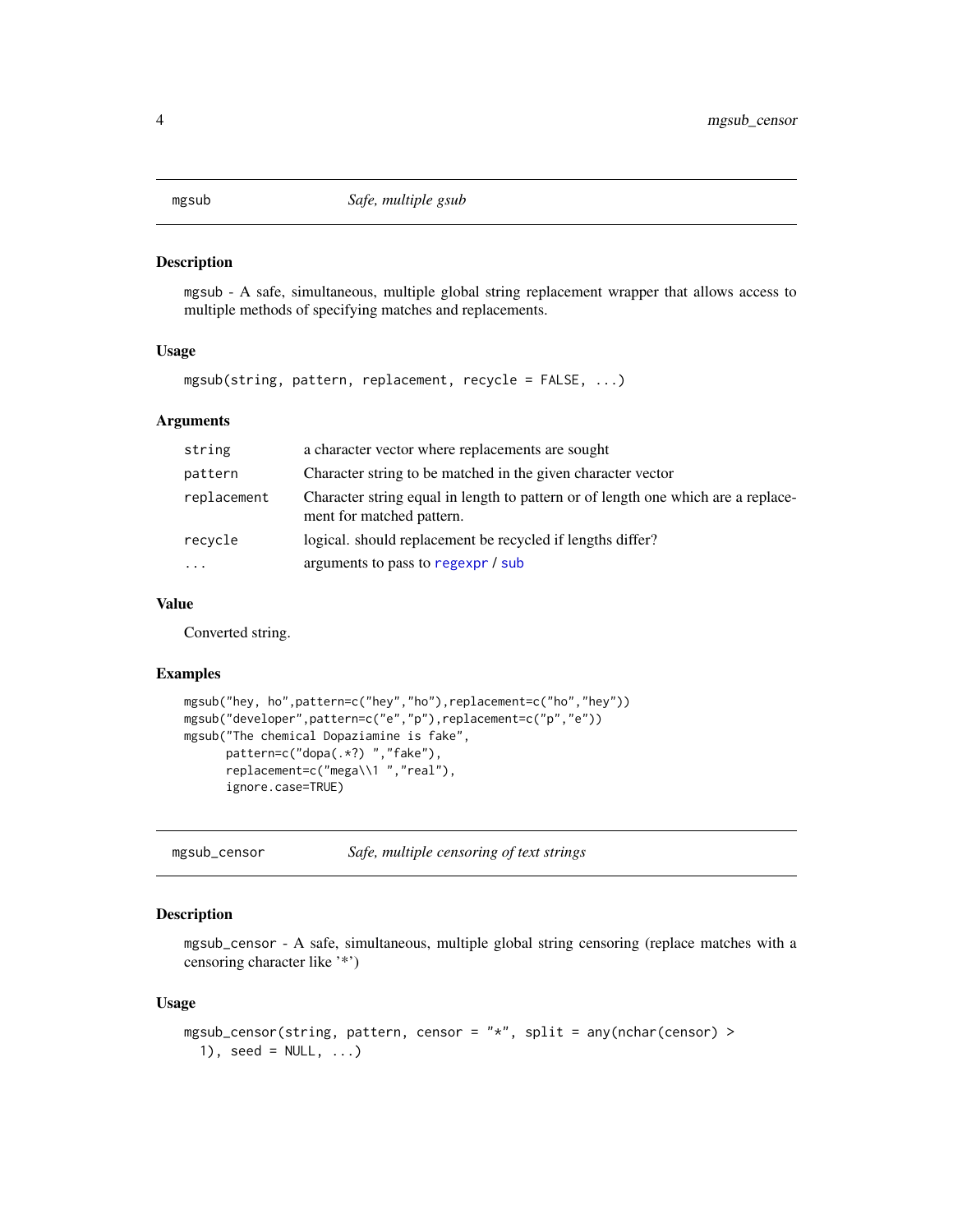#### <span id="page-4-0"></span>worker 5

#### Arguments

| string  | a character vector to censor                                                                               |
|---------|------------------------------------------------------------------------------------------------------------|
| pattern | regular expressions used to identify where to censor                                                       |
| censor  | character to use in censoring - see details                                                                |
| split   | if a multicharacter censor pattern is provided, should it be split to preserve orig-<br>inal string length |
| seed    | optional parameter to fix sampling of multicharacter censors                                               |
|         | arguments to pass to regexpr / sub                                                                         |

# Details

When censor is provided as  $a > 1$  length vector or as a multicharacter string with split = TRUE, it will be sampled to return random censoring patterns. This can be helpful if you want to create cartoonish swear censoring. If needed, the randomization can be controlled with the seed argument.

#### Value

Censored string.

#### Examples

mgsub\_censor("Flowers for a friend",pattern=c("low"),censor="\*")

worker *mgsub worker*

# Description

The hard worker doing everything for mgsub

# Usage

worker(string, pattern, replacement, ...)

# Arguments

| string      | a character vector where replacements are sought                                                               |
|-------------|----------------------------------------------------------------------------------------------------------------|
| pattern     | Character string to be matched in the given character vector                                                   |
| replacement | Character string equal in length to pattern or of length one which are a replace-<br>ment for matched pattern. |
| .           | arguments to pass to regexpr family                                                                            |